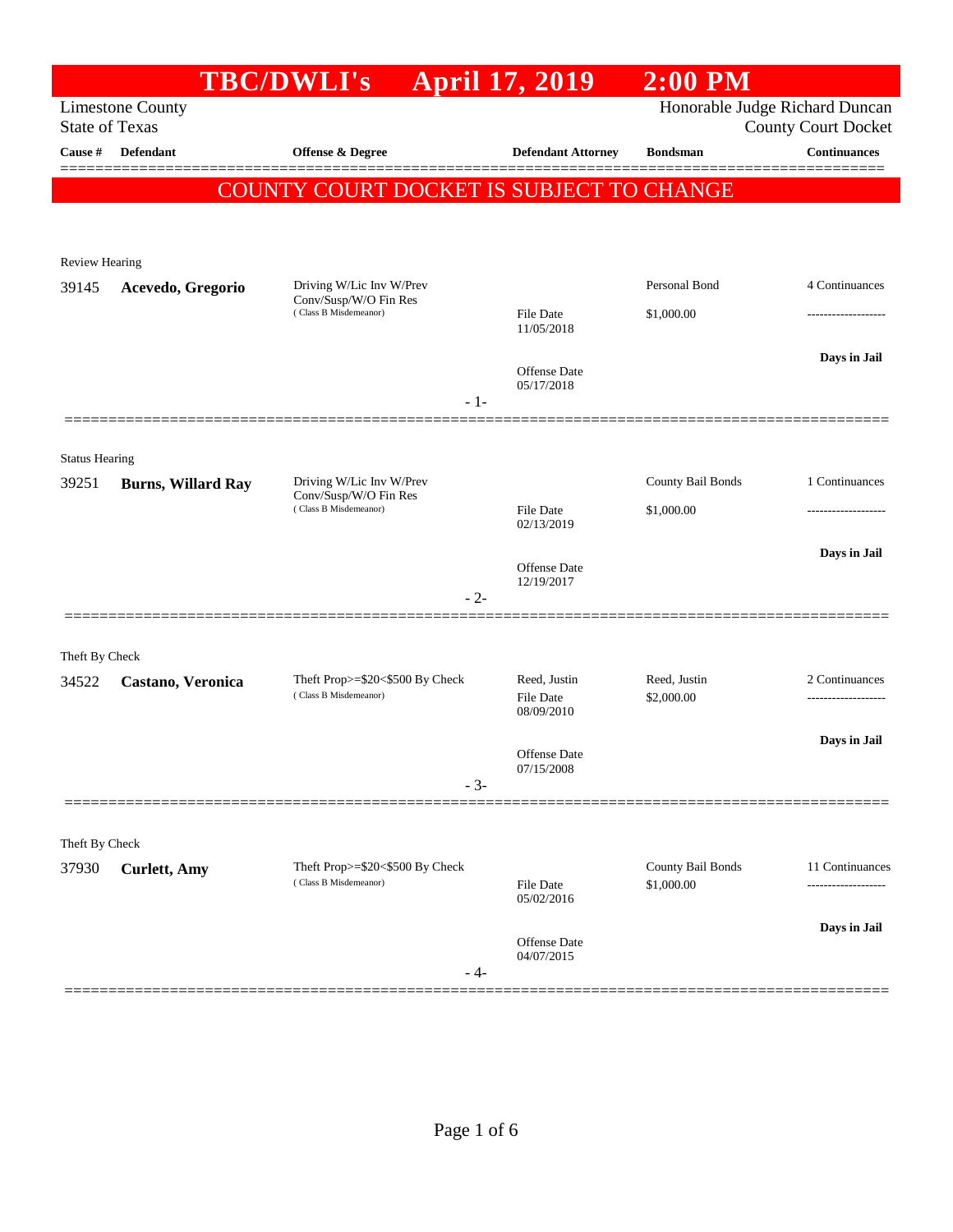|                                  |                          | <b>TBC/DWLI's</b>                                        | <b>April 17, 2019</b>             | $2:00$ PM         |                                                   |
|----------------------------------|--------------------------|----------------------------------------------------------|-----------------------------------|-------------------|---------------------------------------------------|
|                                  | <b>Limestone County</b>  |                                                          |                                   |                   | Honorable Judge Richard Duncan                    |
| <b>State of Texas</b><br>Cause # | <b>Defendant</b>         | <b>Offense &amp; Degree</b>                              | <b>Defendant Attorney</b>         | <b>Bondsman</b>   | <b>County Court Docket</b><br><b>Continuances</b> |
|                                  |                          |                                                          |                                   |                   |                                                   |
|                                  |                          | COUNTY COURT DOCKET IS SUBJECT TO CHANGE                 |                                   |                   |                                                   |
|                                  |                          |                                                          |                                   |                   |                                                   |
| <b>Status Hearing</b>            |                          |                                                          |                                   |                   |                                                   |
| 39183                            | <b>Grant, Brian Deon</b> | Driving W/Lic Inv W/Prev                                 |                                   | County Bail Bonds | 2 Continuances                                    |
|                                  |                          | Conv/Susp/W/O Fin Res<br>(Class B Misdemeanor)           | <b>File Date</b>                  | \$1,000.00        |                                                   |
|                                  |                          |                                                          | 12/28/2018                        |                   |                                                   |
|                                  |                          |                                                          | Offense Date                      |                   | Days in Jail                                      |
|                                  |                          | $-5-$                                                    | 10/13/2018                        |                   |                                                   |
|                                  |                          |                                                          |                                   |                   |                                                   |
| Theft By Check                   |                          |                                                          |                                   |                   |                                                   |
| 36645                            | Hamm, Stephanie          | Theft Prop>=\$20<\$500 By Check                          | Reed, Benjie                      | King Bail Bonds   | 6 Continuances                                    |
|                                  |                          | (Class B Misdemeanor)                                    | File Date<br>10/28/2013           | \$1,000.00        |                                                   |
|                                  |                          |                                                          |                                   |                   | Days in Jail                                      |
|                                  |                          |                                                          | <b>Offense</b> Date<br>05/31/2013 |                   |                                                   |
|                                  |                          | $-6-$                                                    |                                   |                   |                                                   |
|                                  |                          |                                                          |                                   |                   |                                                   |
| Theft By Check                   |                          |                                                          |                                   |                   |                                                   |
| 37918                            | Hamm, Stephanie          | Theft Prop>=\$20<\$500 By Check<br>(Class B Misdemeanor) | Reed, Benjie<br><b>File Date</b>  |                   | 6 Continuances<br>.                               |
|                                  |                          |                                                          | 05/03/2016                        |                   |                                                   |
|                                  |                          |                                                          | <b>Offense Date</b>               |                   | Days in Jail                                      |
|                                  |                          | $-7-$                                                    | 08/26/2014                        |                   |                                                   |
|                                  |                          |                                                          |                                   |                   |                                                   |
| Theft By Check                   |                          |                                                          |                                   |                   |                                                   |
| 37951                            | Hamm, Stephanie          | Theft Prop>=\$20<\$500 By Check                          | Reed, Benjie                      |                   | 6 Continuances                                    |
|                                  |                          | (Class B Misdemeanor)                                    | File Date<br>05/04/2016           |                   |                                                   |
|                                  |                          |                                                          |                                   |                   | Days in Jail                                      |
|                                  |                          |                                                          | Offense Date<br>07/24/2014        |                   |                                                   |
|                                  |                          | $-8-$                                                    |                                   |                   |                                                   |
|                                  |                          |                                                          |                                   |                   |                                                   |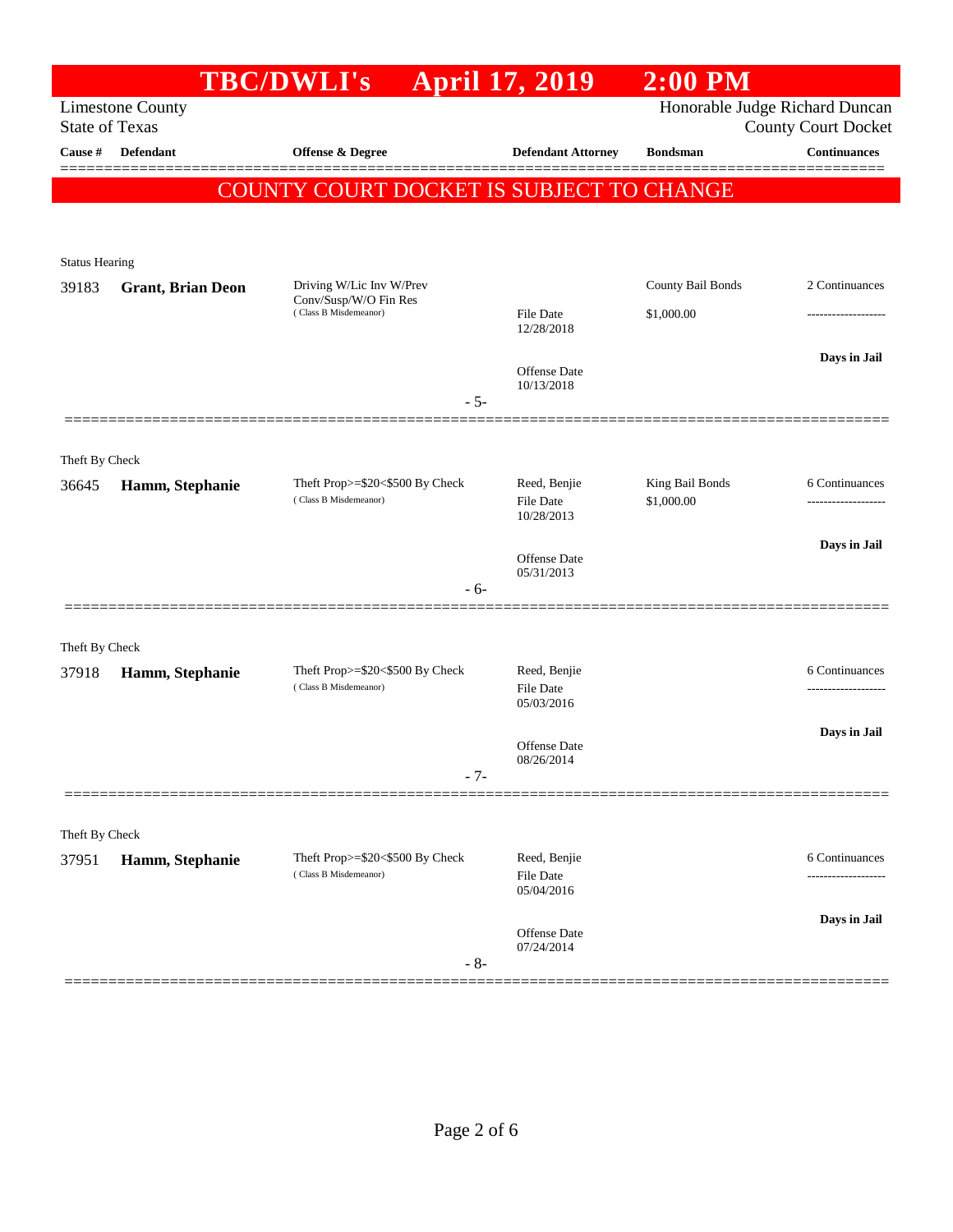|                       |                                                               | <b>TBC/DWLI's</b>                                                          |        | <b>April 17, 2019</b>          | $2:00$ PM                       |                                                              |
|-----------------------|---------------------------------------------------------------|----------------------------------------------------------------------------|--------|--------------------------------|---------------------------------|--------------------------------------------------------------|
| <b>State of Texas</b> | <b>Limestone County</b>                                       |                                                                            |        |                                |                                 | Honorable Judge Richard Duncan<br><b>County Court Docket</b> |
| Cause #               | Defendant                                                     | <b>Offense &amp; Degree</b>                                                |        | <b>Defendant Attorney</b>      | <b>Bondsman</b>                 | $\label{1.1}$ Continuances                                   |
|                       |                                                               | COUNTY COURT DOCKET IS SUBJECT TO CHANGE                                   |        |                                |                                 |                                                              |
|                       |                                                               |                                                                            |        |                                |                                 |                                                              |
|                       |                                                               |                                                                            |        |                                |                                 |                                                              |
| <b>Review Hearing</b> |                                                               | Driving W/Lic Inv W/Prev                                                   |        |                                | County Bail Bonds               | 3 Continuances                                               |
| 39146                 | Hobbs, Jerome<br>Danyell, Jr.                                 | Conv/Susp/W/O Fin Res                                                      |        |                                |                                 |                                                              |
|                       |                                                               | (Class B Misdemeanor)                                                      |        | File Date<br>11/05/2018        | \$2,000.00                      |                                                              |
|                       |                                                               |                                                                            |        |                                |                                 | Days in Jail                                                 |
|                       |                                                               |                                                                            |        | Offense Date<br>10/21/2018     |                                 |                                                              |
|                       |                                                               |                                                                            | $-9-$  |                                |                                 |                                                              |
|                       |                                                               |                                                                            |        |                                |                                 |                                                              |
| <b>Status Hearing</b> |                                                               |                                                                            |        |                                |                                 |                                                              |
| 39249                 | Holder, James David                                           | Driving W/Lic Inv W/Prev<br>Conv/Susp/W/O Fin Res<br>(Class B Misdemeanor) |        |                                | County Bail Bonds               | 1 Continuances                                               |
|                       |                                                               |                                                                            |        | File Date<br>02/13/2019        | \$1,000.00                      |                                                              |
|                       |                                                               |                                                                            |        |                                |                                 | Days in Jail                                                 |
|                       |                                                               |                                                                            |        | Offense Date<br>11/06/2018     |                                 |                                                              |
|                       |                                                               |                                                                            | $-10-$ |                                |                                 |                                                              |
|                       |                                                               |                                                                            |        |                                |                                 |                                                              |
| 38292                 | Show Cause Hearing for Early Release<br>Lide, Ricky Ross, Jr. | Poss Marij <2oz                                                            |        | Reed, Justin                   |                                 | 0 Continuances                                               |
|                       |                                                               | (Class B Misdemeanor)                                                      |        | <b>File Date</b><br>01/06/2017 |                                 |                                                              |
|                       |                                                               |                                                                            |        |                                |                                 | Days in Jail                                                 |
|                       |                                                               |                                                                            |        | Offense Date<br>10/24/2016     |                                 |                                                              |
|                       |                                                               |                                                                            | $-11-$ |                                |                                 |                                                              |
|                       |                                                               |                                                                            |        |                                |                                 |                                                              |
| Theft By Check        |                                                               |                                                                            |        |                                |                                 |                                                              |
| 37680                 | Lynch, Clayton                                                | Theft Prop>=\$500<\$1,500<br>(Class A Misdemeanor)                         |        | File Date                      | County Bail Bonds<br>\$1,000.00 | 10 Continuances                                              |
|                       |                                                               |                                                                            |        | 10/16/2015                     |                                 |                                                              |
|                       |                                                               |                                                                            |        | Offense Date                   |                                 | Days in Jail                                                 |
|                       |                                                               |                                                                            | $-12-$ | 01/22/2015                     |                                 |                                                              |
|                       |                                                               |                                                                            |        |                                |                                 |                                                              |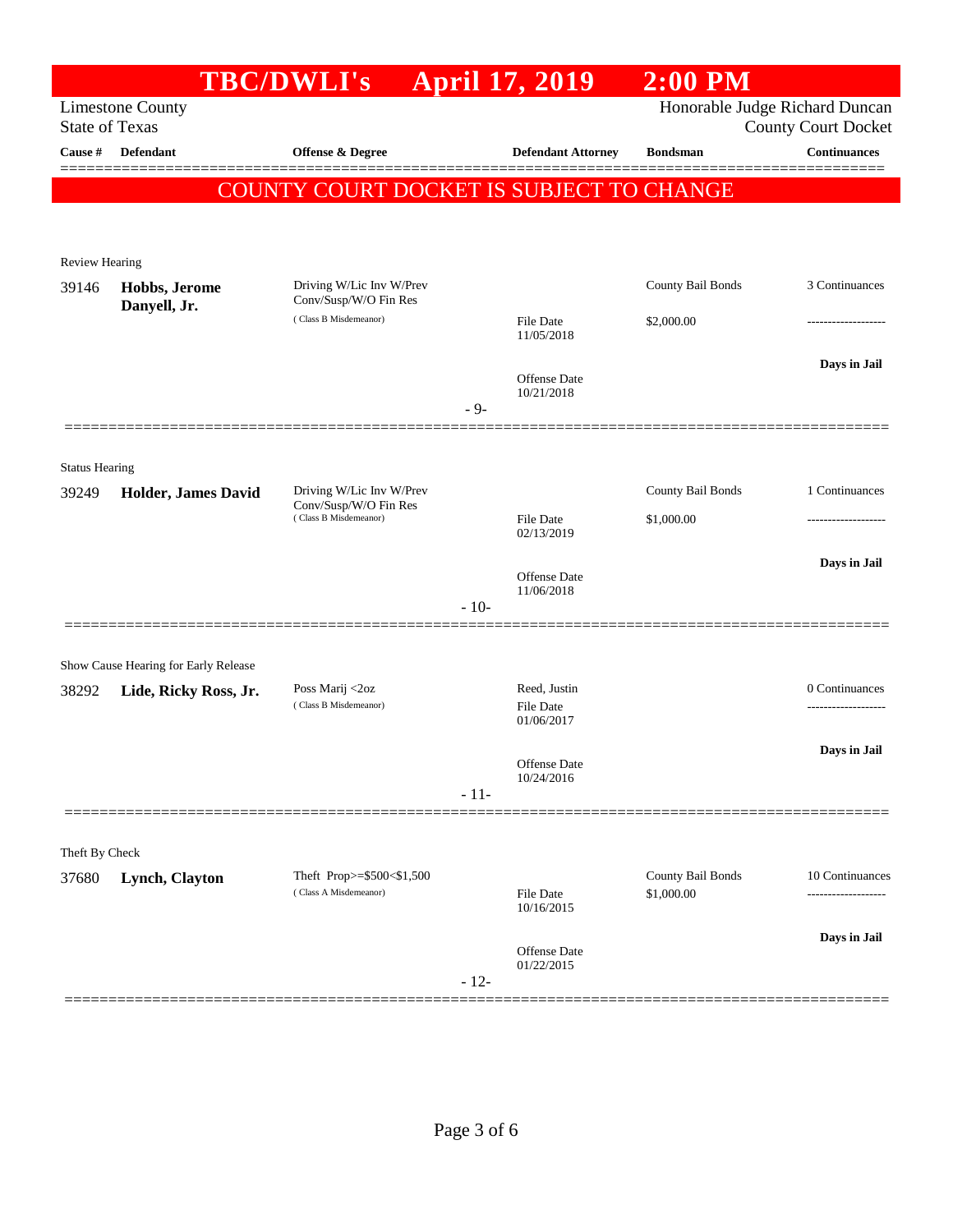| Honorable Judge Richard Duncan<br><b>Limestone County</b><br><b>State of Texas</b><br><b>County Court Docket</b><br>Defendant<br>Offense $\&$ Degree<br><b>Continuances</b><br>Cause #<br><b>Defendant Attorney</b><br><b>Bondsman</b><br>COUNTY COURT DOCKET IS SUBJECT TO CHANGE<br><b>Status Hearing</b><br>County Bail Bonds<br>9 Continuances<br>Driving W/Lic Inv W/Prev<br>38815<br>Perez, Jose Manuel<br>Conv/Susp/W/O Fin Res<br>(Class B Misdemeanor)<br>\$2,000.00<br>File Date<br>.<br>01/30/2018<br><b>Offense Date</b><br>12/27/2017<br>$-13-$<br><b>Status Hearing</b><br>Driving W/Lic Inv W/Prev<br>County Bail Bonds<br>38993<br>Perkins, Desmond<br>Conv/Susp/W/O Fin Res<br><b>Tremayne</b><br>(Class B Misdemeanor)<br>File Date<br>\$2,000.00<br>06/15/2018<br>Offense Date<br>04/27/2018<br>$-14-$<br><b>Status Hearing</b><br>Theft Prop $>= $100 < $750$<br>T Chapman Bail Bonds<br>5 Continuances<br>Polk, Eva<br>39115<br>(Class B Misdemeanor)<br><b>File Date</b><br>\$1,000.00<br>10/17/2018<br>Offense Date<br>04/06/2018<br>$-15-$<br><b>Review Hearing</b><br>Personal Bond<br>Driving W/Lic Inv W/Prev<br>Price, Crystal Javon<br>38171<br>Conv/Susp/W/O Fin Res<br>(Class B Misdemeanor)<br>\$2,000.00<br>File Date<br>--------------<br>09/15/2016<br>Offense Date<br>01/14/2016<br>$-16-$ |  | <b>TBC/DWLI's</b> | <b>April 17, 2019</b> | $2:00$ PM |                    |
|--------------------------------------------------------------------------------------------------------------------------------------------------------------------------------------------------------------------------------------------------------------------------------------------------------------------------------------------------------------------------------------------------------------------------------------------------------------------------------------------------------------------------------------------------------------------------------------------------------------------------------------------------------------------------------------------------------------------------------------------------------------------------------------------------------------------------------------------------------------------------------------------------------------------------------------------------------------------------------------------------------------------------------------------------------------------------------------------------------------------------------------------------------------------------------------------------------------------------------------------------------------------------------------------------------------------------------|--|-------------------|-----------------------|-----------|--------------------|
|                                                                                                                                                                                                                                                                                                                                                                                                                                                                                                                                                                                                                                                                                                                                                                                                                                                                                                                                                                                                                                                                                                                                                                                                                                                                                                                                |  |                   |                       |           |                    |
|                                                                                                                                                                                                                                                                                                                                                                                                                                                                                                                                                                                                                                                                                                                                                                                                                                                                                                                                                                                                                                                                                                                                                                                                                                                                                                                                |  |                   |                       |           |                    |
|                                                                                                                                                                                                                                                                                                                                                                                                                                                                                                                                                                                                                                                                                                                                                                                                                                                                                                                                                                                                                                                                                                                                                                                                                                                                                                                                |  |                   |                       |           |                    |
|                                                                                                                                                                                                                                                                                                                                                                                                                                                                                                                                                                                                                                                                                                                                                                                                                                                                                                                                                                                                                                                                                                                                                                                                                                                                                                                                |  |                   |                       |           |                    |
|                                                                                                                                                                                                                                                                                                                                                                                                                                                                                                                                                                                                                                                                                                                                                                                                                                                                                                                                                                                                                                                                                                                                                                                                                                                                                                                                |  |                   |                       |           |                    |
|                                                                                                                                                                                                                                                                                                                                                                                                                                                                                                                                                                                                                                                                                                                                                                                                                                                                                                                                                                                                                                                                                                                                                                                                                                                                                                                                |  |                   |                       |           |                    |
|                                                                                                                                                                                                                                                                                                                                                                                                                                                                                                                                                                                                                                                                                                                                                                                                                                                                                                                                                                                                                                                                                                                                                                                                                                                                                                                                |  |                   |                       |           |                    |
|                                                                                                                                                                                                                                                                                                                                                                                                                                                                                                                                                                                                                                                                                                                                                                                                                                                                                                                                                                                                                                                                                                                                                                                                                                                                                                                                |  |                   |                       |           |                    |
|                                                                                                                                                                                                                                                                                                                                                                                                                                                                                                                                                                                                                                                                                                                                                                                                                                                                                                                                                                                                                                                                                                                                                                                                                                                                                                                                |  |                   |                       |           |                    |
|                                                                                                                                                                                                                                                                                                                                                                                                                                                                                                                                                                                                                                                                                                                                                                                                                                                                                                                                                                                                                                                                                                                                                                                                                                                                                                                                |  |                   |                       |           | Days in Jail       |
|                                                                                                                                                                                                                                                                                                                                                                                                                                                                                                                                                                                                                                                                                                                                                                                                                                                                                                                                                                                                                                                                                                                                                                                                                                                                                                                                |  |                   |                       |           |                    |
|                                                                                                                                                                                                                                                                                                                                                                                                                                                                                                                                                                                                                                                                                                                                                                                                                                                                                                                                                                                                                                                                                                                                                                                                                                                                                                                                |  |                   |                       |           |                    |
|                                                                                                                                                                                                                                                                                                                                                                                                                                                                                                                                                                                                                                                                                                                                                                                                                                                                                                                                                                                                                                                                                                                                                                                                                                                                                                                                |  |                   |                       |           |                    |
|                                                                                                                                                                                                                                                                                                                                                                                                                                                                                                                                                                                                                                                                                                                                                                                                                                                                                                                                                                                                                                                                                                                                                                                                                                                                                                                                |  |                   |                       |           |                    |
|                                                                                                                                                                                                                                                                                                                                                                                                                                                                                                                                                                                                                                                                                                                                                                                                                                                                                                                                                                                                                                                                                                                                                                                                                                                                                                                                |  |                   |                       |           | 6 Continuances     |
|                                                                                                                                                                                                                                                                                                                                                                                                                                                                                                                                                                                                                                                                                                                                                                                                                                                                                                                                                                                                                                                                                                                                                                                                                                                                                                                                |  |                   |                       |           |                    |
|                                                                                                                                                                                                                                                                                                                                                                                                                                                                                                                                                                                                                                                                                                                                                                                                                                                                                                                                                                                                                                                                                                                                                                                                                                                                                                                                |  |                   |                       |           |                    |
|                                                                                                                                                                                                                                                                                                                                                                                                                                                                                                                                                                                                                                                                                                                                                                                                                                                                                                                                                                                                                                                                                                                                                                                                                                                                                                                                |  |                   |                       |           | Days in Jail       |
|                                                                                                                                                                                                                                                                                                                                                                                                                                                                                                                                                                                                                                                                                                                                                                                                                                                                                                                                                                                                                                                                                                                                                                                                                                                                                                                                |  |                   |                       |           |                    |
|                                                                                                                                                                                                                                                                                                                                                                                                                                                                                                                                                                                                                                                                                                                                                                                                                                                                                                                                                                                                                                                                                                                                                                                                                                                                                                                                |  |                   |                       |           |                    |
|                                                                                                                                                                                                                                                                                                                                                                                                                                                                                                                                                                                                                                                                                                                                                                                                                                                                                                                                                                                                                                                                                                                                                                                                                                                                                                                                |  |                   |                       |           |                    |
|                                                                                                                                                                                                                                                                                                                                                                                                                                                                                                                                                                                                                                                                                                                                                                                                                                                                                                                                                                                                                                                                                                                                                                                                                                                                                                                                |  |                   |                       |           |                    |
|                                                                                                                                                                                                                                                                                                                                                                                                                                                                                                                                                                                                                                                                                                                                                                                                                                                                                                                                                                                                                                                                                                                                                                                                                                                                                                                                |  |                   |                       |           | ------------------ |
|                                                                                                                                                                                                                                                                                                                                                                                                                                                                                                                                                                                                                                                                                                                                                                                                                                                                                                                                                                                                                                                                                                                                                                                                                                                                                                                                |  |                   |                       |           |                    |
|                                                                                                                                                                                                                                                                                                                                                                                                                                                                                                                                                                                                                                                                                                                                                                                                                                                                                                                                                                                                                                                                                                                                                                                                                                                                                                                                |  |                   |                       |           | Days in Jail       |
|                                                                                                                                                                                                                                                                                                                                                                                                                                                                                                                                                                                                                                                                                                                                                                                                                                                                                                                                                                                                                                                                                                                                                                                                                                                                                                                                |  |                   |                       |           |                    |
|                                                                                                                                                                                                                                                                                                                                                                                                                                                                                                                                                                                                                                                                                                                                                                                                                                                                                                                                                                                                                                                                                                                                                                                                                                                                                                                                |  |                   |                       |           |                    |
|                                                                                                                                                                                                                                                                                                                                                                                                                                                                                                                                                                                                                                                                                                                                                                                                                                                                                                                                                                                                                                                                                                                                                                                                                                                                                                                                |  |                   |                       |           |                    |
|                                                                                                                                                                                                                                                                                                                                                                                                                                                                                                                                                                                                                                                                                                                                                                                                                                                                                                                                                                                                                                                                                                                                                                                                                                                                                                                                |  |                   |                       |           | 22 Continuances    |
|                                                                                                                                                                                                                                                                                                                                                                                                                                                                                                                                                                                                                                                                                                                                                                                                                                                                                                                                                                                                                                                                                                                                                                                                                                                                                                                                |  |                   |                       |           |                    |
|                                                                                                                                                                                                                                                                                                                                                                                                                                                                                                                                                                                                                                                                                                                                                                                                                                                                                                                                                                                                                                                                                                                                                                                                                                                                                                                                |  |                   |                       |           |                    |
|                                                                                                                                                                                                                                                                                                                                                                                                                                                                                                                                                                                                                                                                                                                                                                                                                                                                                                                                                                                                                                                                                                                                                                                                                                                                                                                                |  |                   |                       |           | Days in Jail       |
|                                                                                                                                                                                                                                                                                                                                                                                                                                                                                                                                                                                                                                                                                                                                                                                                                                                                                                                                                                                                                                                                                                                                                                                                                                                                                                                                |  |                   |                       |           |                    |
|                                                                                                                                                                                                                                                                                                                                                                                                                                                                                                                                                                                                                                                                                                                                                                                                                                                                                                                                                                                                                                                                                                                                                                                                                                                                                                                                |  |                   |                       |           |                    |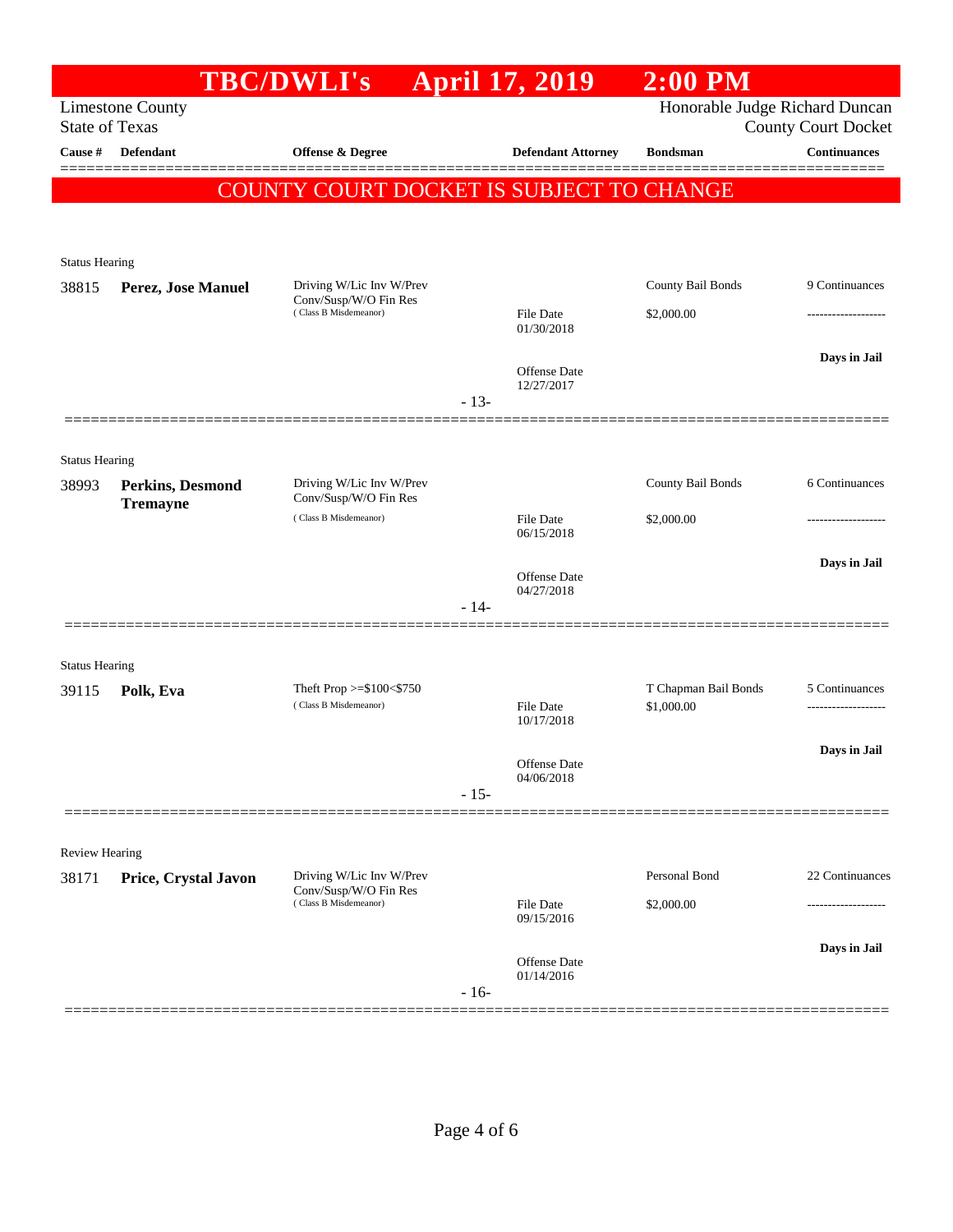|                       |                                       | <b>TBC/DWLI's</b>                                                 | <b>April 17, 2019</b>                            | $2:00$ PM         |                                                              |
|-----------------------|---------------------------------------|-------------------------------------------------------------------|--------------------------------------------------|-------------------|--------------------------------------------------------------|
| <b>State of Texas</b> | <b>Limestone County</b>               |                                                                   |                                                  |                   | Honorable Judge Richard Duncan<br><b>County Court Docket</b> |
| Cause #               | <b>Defendant</b>                      | Offense & Degree                                                  | <b>Defendant Attorney</b>                        | <b>Bondsman</b>   | $\label{1.1}$ Continuances                                   |
|                       |                                       | COUNTY COURT DOCKET IS SUBJECT TO CHANGE                          |                                                  |                   |                                                              |
|                       |                                       |                                                                   |                                                  |                   |                                                              |
| <b>Review Hearing</b> |                                       |                                                                   |                                                  |                   |                                                              |
| 38539                 | Price, Crystal Javon                  | Driving W/Lic Inv W/Prev<br>Conv/Susp/W/O Fin Res                 |                                                  | County Bail Bonds | 17 Continuances                                              |
|                       |                                       | (Class B Misdemeanor)                                             | File Date<br>06/20/2017                          | \$2,000.00        |                                                              |
|                       |                                       |                                                                   | Offense Date                                     |                   | Days in Jail                                                 |
|                       |                                       | $-17-$                                                            | 05/12/2017                                       |                   |                                                              |
|                       | Hearing On Motion To Revoke Probation |                                                                   |                                                  |                   |                                                              |
| 38633                 | Ramirez, Ricky                        | Driving While Intoxicated 2nd; Motion                             |                                                  | County Bail Bonds | 3 Continuances                                               |
|                       |                                       | To Revoke Probation<br>(Class A Misdemeanor; Class A Misdemeanor) | <b>File Date</b><br>08/31/2017                   | \$2,500.00        |                                                              |
|                       |                                       |                                                                   |                                                  |                   | Days in Jail                                                 |
|                       |                                       |                                                                   | <b>Offense</b> Date<br>06/16/2017;<br>12/13/2018 |                   |                                                              |
|                       |                                       | $-18-$                                                            |                                                  |                   |                                                              |
| <b>Review Hearing</b> |                                       |                                                                   |                                                  |                   |                                                              |
| 39138                 | Ramirez, Ricky                        | Criminal Mischief Impair/Interrupt Pub<br>Service                 |                                                  | County Bail Bonds | 3 Continuances                                               |
|                       |                                       | (Class A Misdemeanor)                                             | <b>File Date</b><br>10/29/2018                   | \$3,000.00        | ------------------                                           |
|                       |                                       |                                                                   | Offense Date                                     |                   | Days in Jail                                                 |
|                       |                                       | $-19-$                                                            | 04/19/2018                                       |                   |                                                              |
| <b>Review Hearing</b> |                                       |                                                                   |                                                  |                   |                                                              |
| 38881                 | <b>Thompkin, Charles</b><br>Edward    | Driving W/Lic Inv W/Prev<br>Conv/Susp/W/O Fin Res                 |                                                  | County Bail Bonds | 7 Continuances                                               |
|                       |                                       | (Class B Misdemeanor)                                             | <b>File Date</b><br>04/10/2018                   | \$1,000.00        |                                                              |
|                       |                                       |                                                                   | Offense Date                                     |                   | Days in Jail                                                 |
|                       |                                       | $-20-$                                                            | 01/31/2018                                       |                   |                                                              |